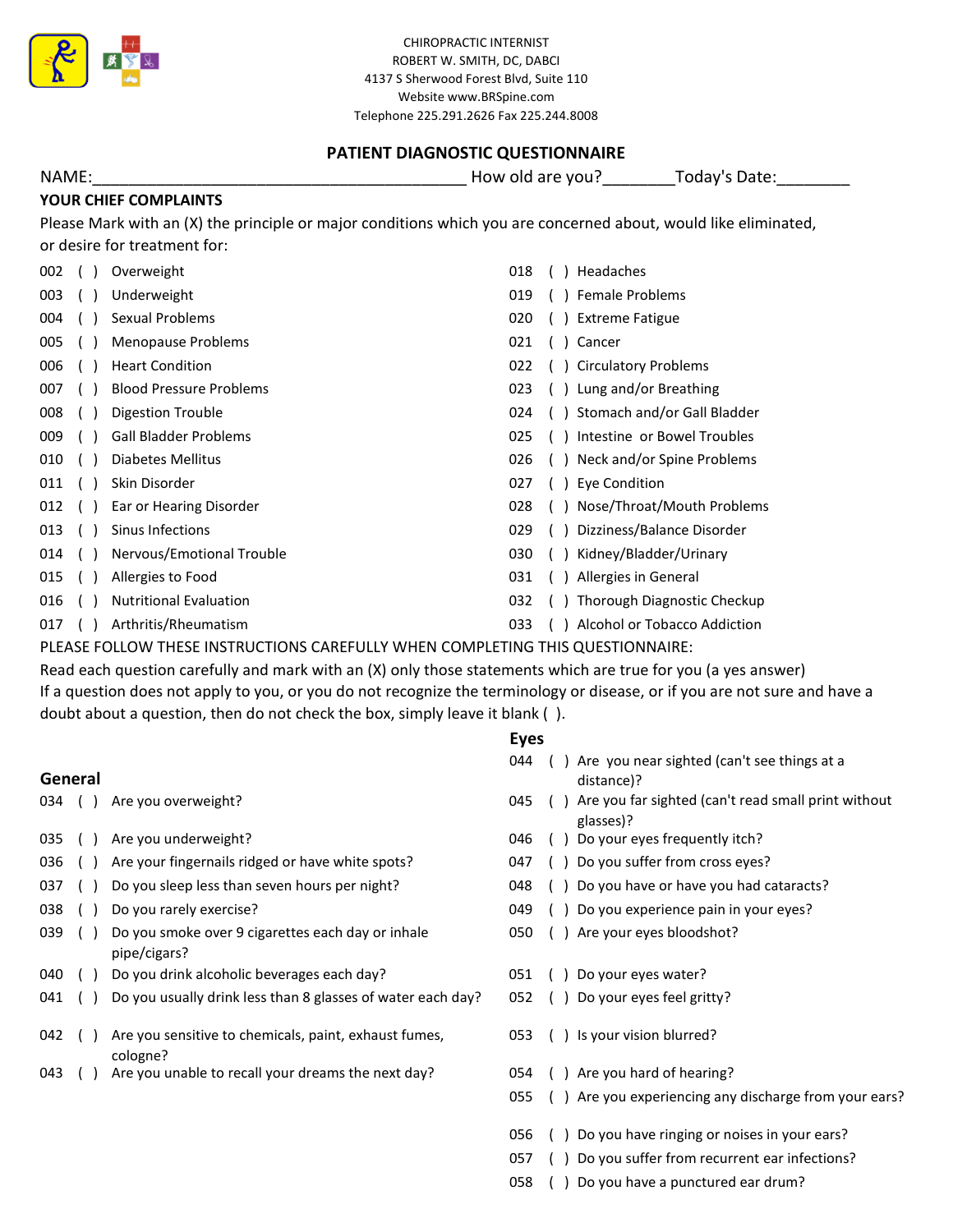

## PATIENT DIAGNOSTIC QUESTIONNAIRE (cont'd)

### MOUTH AND THROAT

- 059 ( ) Is your tongue badly coated? 059 ( ) Are your feet frequently cold? 060 ( ) Do you have bad breath? **097** ( ) Do you have varicose veins? 061 () Do you suffer from sores or cracks at the corners of your 098 () Are your ankles frequently swollen? 062 ( ) Do you frequently experience canker sores (sore mouth)? 099 ( ) Do you have an unusually slow pulse rate? 063 ( ) Are your gums sore? 100 ( ) Do you experience spells of rapid heart beat? 064 ( ) Do you frequently suffer from fever blisters? 101 ( ) Are you aware of your heart skipping beats? 065 ( ) Do your gums bleed when you brush your teeth? 102 ( ) Do you experience shortness of breath while sitting st 066 () Do you have sore throats frequently? 103 () Do you suffer from leg cramps after retiring to bed? 067 () Are your glands often swollen? 104 () Do you suffer from leg cramps during the day? mouth?
- 
- 069 () Is your mouth often dry?
- 070 ( ) Do you have excessive saliva? GASTROINTESTINAL
- 071 () in the mornings, do you have a bitter taste in your mouth? 106 () Is your appetite poor?
- 072 ( ) Do you frequently have a sore tongue? 107 ( ) Do you have excessive hunger?

- 073 () Do you have frequent colds? 110 () Do you feel shaky when hungry?
- 
- 075 ( ) Do you often have sinus infections? 112 ( ) Do you eat when nervous?
- 076 () Do you experience night sweats? 113 () Do you frequently have diarrhea?
- 
- 
- 
- 080 ( ) Do you experience difficulty in breathing? 117 ( ) Are you bloated after eating?
- 081 ( ) Do you have a chronic cough? 118 ( ) Do you have abdominal gas?
- 
- 
- 
- 
- 
- 
- 
- 089 ( ) Do you have chronic chest condition? 126 ( ) Do you have pale or yellow colored stools?
- 090 ( ) Do you have post nasal drip? 127 ( ) Do you suffer from constipation?

- 091 ( ) Do you have high blood pressure?
- 092 () Do you have low blood pressure?
- 093 ( ) Do you have pains in the heart or chest?
- 094 ( ) Are you troubled with blood clots?
- 095 ( ) Do you have cold hands?
- 
- 
- 
- 
- 
- 
- 
- 
- 
- 068 () Do you suffer from toothaches? 105 () Do you experience pain in your leg/hips when walking

- 
- 
- 108 ( ) Do you experience fainting spells when hungry?
- RESPIRATORY **109 (a)** Does eating relieve fatigue?
	-
- 074 ( ) Do you suffer from nasal polyps? 111 ( ) Are you frequently drowsy after eating?
	-
	-
- 077 ( ) Do you have hay fever? The same state of the state of the state of the state of the state of the state of the state of the state of the state of the state of the state of the state of the state of the state of the
- 078 ( ) Do you wheeze? 115 ( ) Do you vomit frequently?
- 079 ( ) Do you have asthma? 116 ( ) Are you frequently nauseated?
	-
	-
- 082 ( ) Do you spit up phlegm? 119 ( ) Does eating greasy foods cause you to have indegestic
- 083 ( ) Do you spit up blood? 120 ( ) Do you belch or burp after eating?
- 084 () Do you have spells of sneezing? 121 () Do you have indigestion immediately after eating?
- 085 () Is your nose frequently stuffy? 122 () Do you have indigestion within 1 hour after meals?
- 086 ( ) Does your nose run constantly? 123 ( ) Do you have indigestion within 2 hours or more after
- 087 ( ) Do you have frequent nose bleeds? 124 ( ) Do you have loose bowel movements?
- 088 ( ) Do you catch severe colds? 125 ( ) Have you ever had intestinal worms?
	-
	-
	- 128 ( ) Do you have one or less bowel movements daily?
- CARDIOVASCULAR 129 ( ) Are your stools bloody?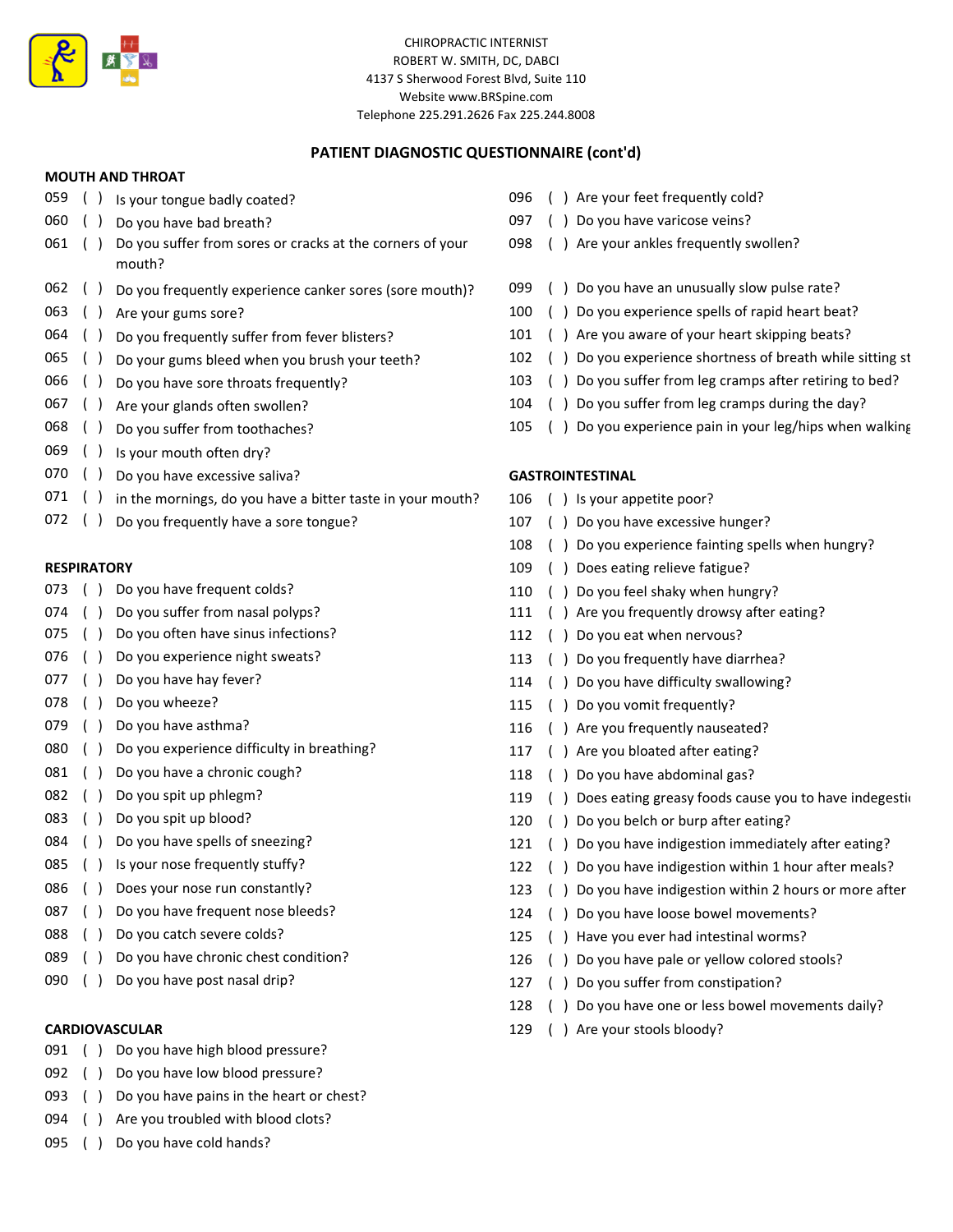

# PATIENT DIAGNOSTIC QUESTIONNAIRE (cont'd)

- 130 ( ) Do you have black tarry stools? 167 ( ) Headaches
- 131 ( ) Do you use laxatives? 168 ( ) Female Problems
- 132 ( ) Do you suffer from servere abdominal pains? 169 ( ) Extreme Fatigue
- 133 ( ) Do you have hemorrhoids (piles)? 170 ( ) Cancer
- 134 ( ) Do you have stomach ulcers? 171 ( ) Circulatory Problems
- 135 ( ) Do you have gall bladder disease? 172 ( ) Lung and/or Breathing
- 

- 137 ( ) Do you have neck pain? 176 ( ) Eye Condition
- 138 ( ) Do you have pain between the shoulders? 177 ( ) Nose/Throat/Mouth Problems
- 139 ( ) Do you suffer from low back pain? 178 ( ) Dizziness/Balance Disorder
- 140 ( ) Do you have swollen joints?
- 141 () Do you have a spinal curvature? URINARY
- 
- 143 () Are your muscles frequently sore? 180 () Do you awaken at night to urinate?
- 144 ( ) Do you have muscle weakness? 181 ( ) Are you a bed wetter?
- 
- 
- 147 ( ) Do you suffer from leg pain at rest? 184 ( ) Do you have painful urination?
- 
- 149 ( ) Does any part of your body experience numbness/tingling? 186 ( ) Are you troubled by urgent urination?
- 
- 
- 
- 
- 154 ( ) Do you bite your nails badly?
- 155 ( ) Do you stutter or stammer? ENDOCRINE
- 
- 157 () Do you have rheumatoid arthritis? 192 () Do you frequently feel cold?
- 158 ( ) Do you have osteoarthritis? 193 ( ) Do you frequently feel hot?
- 

- 160 ( ) Do you suffer from painful feet? 197 ( ) is your skin coarse?
- 161 ( ) Do you have frequent foot cramps? 198 ( ) Are you diabetic?
- 
- 163 ( ) Do you have heel spurs?
- 164 ( ) Are you troubled with corns?

## SKIN

- 165 ( ) Is your skin tender?
- 166 ( ) Does your skin itch?
- 
- 
- 
- 
- 
- 
- 136 ( ) do you have liver disease? 173 ( ) Stomach and/or Gall Bladder
	- 174 ( ) Intestine or Bowel Troubles
- NEUROMUSCULAR 175 ( ) Neck and/or Spine Problems
	-
	-
	-

- 142 ( ) Do you suffer from muscle spasms? 179 ( ) Do you have frequent urination?
	-
	-
- 145 ( ) Are your joints stiff in the morning? 182 ( ) Do you dribble when sneezing or laughing?
- 146 () Do you have shoulder/arm pain? 183 () Have you ever lost control of your bladder?
	-
- 148 ( ) Do you have rheumatism? 185 ( ) Do you have blood in your urine?
	-
- 150 () Do you have frequent headaches? 187 () Do you have difficulty in starting the stream?
- 151 ( ) Are you often dizzy? 188 ( ) Do you have frequent bladder infections?
- 152 ( ) Do you frequently feel faint? 189 ( ) Do you have frequent kidney infections?
- 153 ( ) Do you have epilepsy? The same state of the state of the you have kidney stones?

- 156 ( ) Are you a sleep walker? 191 ( ) Do you have excessive thirst?
	-
	-
- 159 ( ) Do you suffer from motion sickness? 194 ( ) Are you unusually tired most of the time?
	- 195 ( ) Are you unusually jumpy or nervous?
- **FEET** 196 ( ) Is your hair coarse?
	-
	-
- 162 ( ) Do you have plantar warts? 199 ( ) Do you get lightheaded when standing quickly?